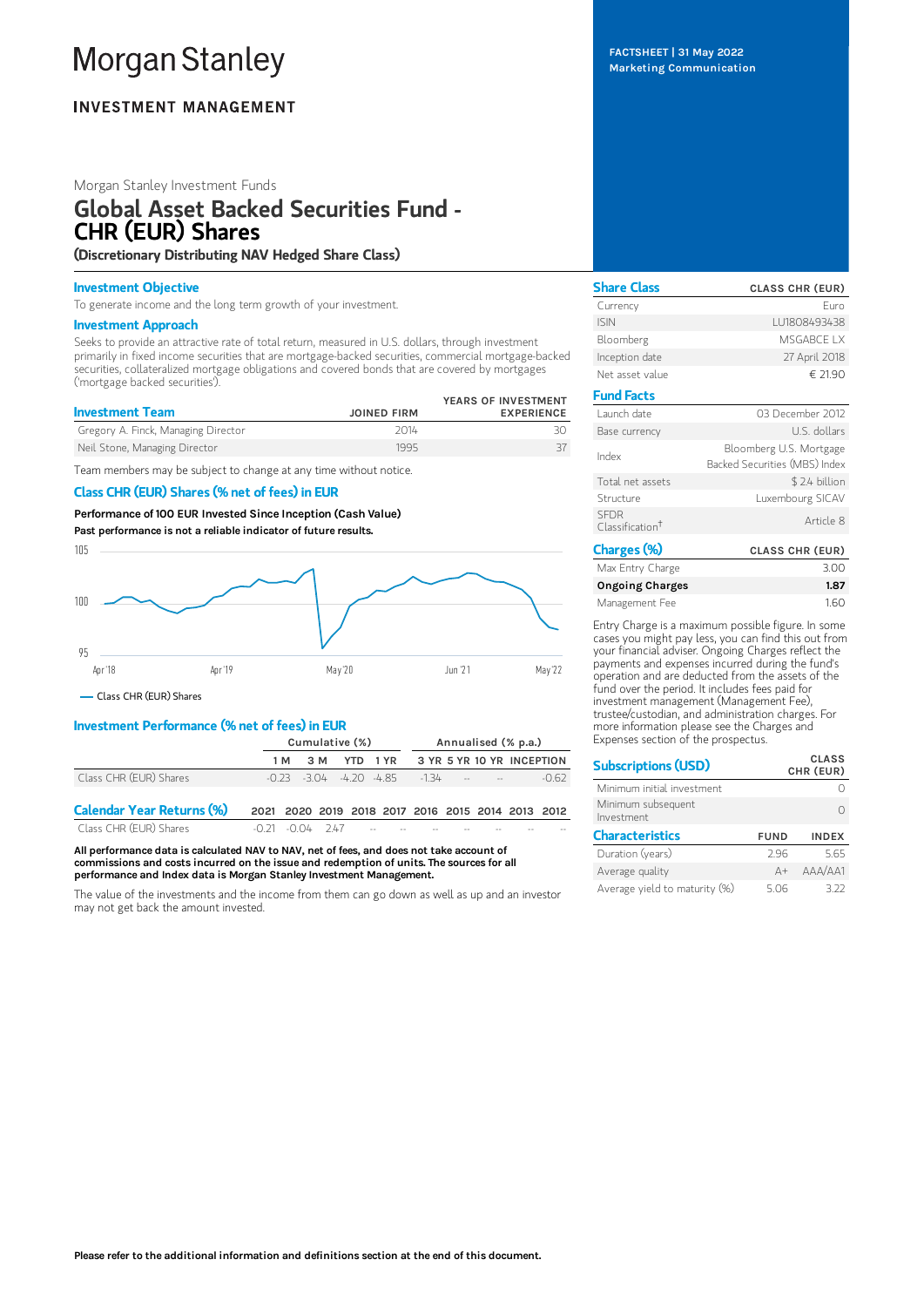# Sector Allocation (% of Total Net Assets)<sup>1,2</sup> FUND

|  | Covered                         | 1.32  |
|--|---------------------------------|-------|
|  | Non-US RMBS                     | 18.50 |
|  | <b>O</b> US Agency Passthroughs | 21.78 |
|  | US Non-Agency RMBS              | 19.02 |
|  | US Non-Agency CMBS              | 7.93  |
|  | <b>US ABS</b>                   | 10.69 |
|  | Non-US ABS                      | 5.39  |
|  | Non-US CMBS                     | 7.25  |
|  | US Agency CMOs                  | 2.96  |
|  | Cash / FX                       | 5.16  |

| <b>Quality Distribution (% of Total Net Assets)</b> <sup>1,3</sup> |                | <b>FUND</b> |
|--------------------------------------------------------------------|----------------|-------------|
|                                                                    | AAA            | 47.97       |
|                                                                    | AA             | 10.63       |
|                                                                    | А              | 8.92        |
|                                                                    | <b>BBB</b>     | 6.49        |
|                                                                    | <b>BB</b>      | 3.44        |
|                                                                    | ιB             | 3.94        |
|                                                                    | $\bigcirc$ CCC | 1.73        |
|                                                                    | CC             | 0.24        |
|                                                                    | D              | 0.13        |
|                                                                    | Not Rated      | 26.00       |
|                                                                    | Cash           | $-9.50$     |

### Top Countries (% of Total Net Assets)<sup>1</sup> FUND

|  | $\bigcirc$ U.S.       | 72.20   |
|--|-----------------------|---------|
|  | United Kingdom        | 13.00   |
|  | $\bullet$ Netherlands | 3.87    |
|  | Spain                 | 2.82    |
|  | Ireland               | 2.80    |
|  | Germany               | 2.75    |
|  | $\bullet$ Canada      | 2.52    |
|  | Australia             | 1.81    |
|  | $\bullet$ Italy       | 1.50    |
|  | Other                 | 6.23    |
|  | Cash                  | $-9.50$ |

<sup>†</sup> This Fund is classified as an Article 8 product under the Sustainable Finance Disclosure Regulation. Article 8 products are those which promote environmental or social characteristics and which integrate sustainability into the investment process in a binding manner. Before making any decision to invest in the fund mentioned herein, please refer to all the characteristics and objectives of the Fund noted in the current Prospectus and KIID at morganstanleyinvestmentfunds.com.

<sup>1</sup>May not sum to 100% due to rounding.

<sup>2</sup> For additional information regarding sector classification/definitions please visit www.msci.com/gics and the glossary at www.morganstanley.com/im. <sup>3</sup> Quality distribution data for securities is sourced from Fitch, Moody's and S&P. Where the credit ratings for individual securities differ between the three ratings agencies, the 'highest' rating is applied. The rating of credit default swaps is based on the 'highest' rating of the underlying reference bond. 'Cash' includes investments in short term instruments, including investments in Morgan Stanley liquidity funds.

#### Please refer to the Prospectus for full risk disclosures, available at www.morganstanleyinvestmentfunds.com. All data as of 31.05.2022 and subject to change daily.

This is a marketing communication. Applications for shares in the Fund should not be made without first consulting the current Prospectus and the Key Investor Information Document ("KIID"), which are available in English and in the official language of your local jurisdiction at

leyinvestmentfunds.com or free of charge from the Registered Office of Morgan Stanley Investment Funds, European Bank and Business Centre, 6B route de Trèves, L-2633 Senningerberg, R.C.S. Luxemburg B 29 192. A summary of investor rights is available in English at the same website. If the management company of the relevant Fund decides to terminate its arrangement for marketing that Fund in any EEA country where it is registered for sale, it will do so in accordance with the relevant UCITS rules.

#### Share Class CHR (EUR) Risk and Reward Profile

| Lower Risk |                                  |  |  | <b>Higher Risk</b>                |  |
|------------|----------------------------------|--|--|-----------------------------------|--|
|            |                                  |  |  |                                   |  |
|            | <b>Potentially Lower Rewards</b> |  |  | <b>Potentially Higher Rewards</b> |  |

The risk and reward category shown is based on historic data.

- Historic figures are only a guide and may not be a reliable indicator of what may happen in the future.
- As such this category may change in the future.
- The higher the category, the greater the potential reward, but also the greater the risk of losing the investment. Category 1 does not indicate a risk free investment.
- The fund is in this category because it invests in fixed income securities and the fund's simulated and/or realised return has experienced medium rises and falls historically.
- The fund may be impacted by movements in the exchange rates between the fund's currency and the currencies of the fund's investments.

This rating does not take into account other risk factors which should be considered before investing, these include:

- The value of bonds are likely to decrease if interest rates rise and vice versa.
- The value of financial derivative instruments are highly sensitive and may result in losses in excess of the amount invested by the Sub-Fund. Issuers may not be able to repay their debts, if this happens the value of
- your investment will decrease. This risk is higher where the fund invests in a bond with a lower credit rating.
- The fund relies on other parties to fulfill certain services, investments or transactions. If these parties become insolvent, it may expose the fund to financial loss.
- Sustainability factors can pose risks to investments, for example: impact asset values, increased operational costs.
- There may be an insufficient number of buyers or sellers which may affect the funds ability to buy or sell securities.
- There are increased risks of investing in emerging markets as political, legal and operational systems may be less developed than in developed markets.
- In order to achieve the currency hedging, this share class relies on other parties to fulfil certain contractual obligations, as these parties may fail to do so there is a higher risk to your investment.
- Past performance is not a reliable indicator of future results. Returns may increase or decrease as a result of currency fluctuations. The value of investments and the income from them can go down as well as up and investors may lose all or a substantial portion of his or her investment.
- The value of the investments and the income from them will vary and there
- can be no assurance that the Fund will achieve its investment objectives. Investments may be in a variety of currencies and therefore changes in rates of exchange between currencies may cause the value of investments to decrease or increase. Furthermore, the value of investments may be adversely affected by fluctuations in exchange rates between the investor's reference currency and the base currency of the investments.

#### Additional C Share Classes

|           | <b>CURRENCY</b> | LAUNCH     | <b>ISIN</b>          | <b>BLOOMBERG</b> |
|-----------|-----------------|------------|----------------------|------------------|
|           | LISD.           | 03122012   | LU0858081846         | MSGMSCC LX       |
| CH (EUR)  | <b>FUR</b>      | 03122012   | LU0858082224         | <b>MSGMSCHIX</b> |
| CHX (FUR) | FUR.            | 03122012   | <b>ILIO858082497</b> | MSGMCHX I X      |
| СX        | LISD            | 01 02 2013 | LU0885077387         | <b>MSGMSCXIX</b> |

#### **DEFINITIONS**

Average quality – average credit quality gives a snapshot of the portfolio's overall credit quality. It is an average of each security's credit rating, adjusted for its relative weighting in the portfolio. Average vield to maturity measures the annual return on interest-bearing securities. In this it is assumed that they will be held to maturity. This metric includes both the coupon payments received during the term of the security and the<br>repayment of the capital on maturity. **BIoomberg** stands for 'Bloomberg Global Identifier (BBGID)'. This is a unique 12 digit alphanumerical code designed to enable the identification of securities, such as the Morgan Stanley Investment Funds sub-funds at share class level, on a Bloomberg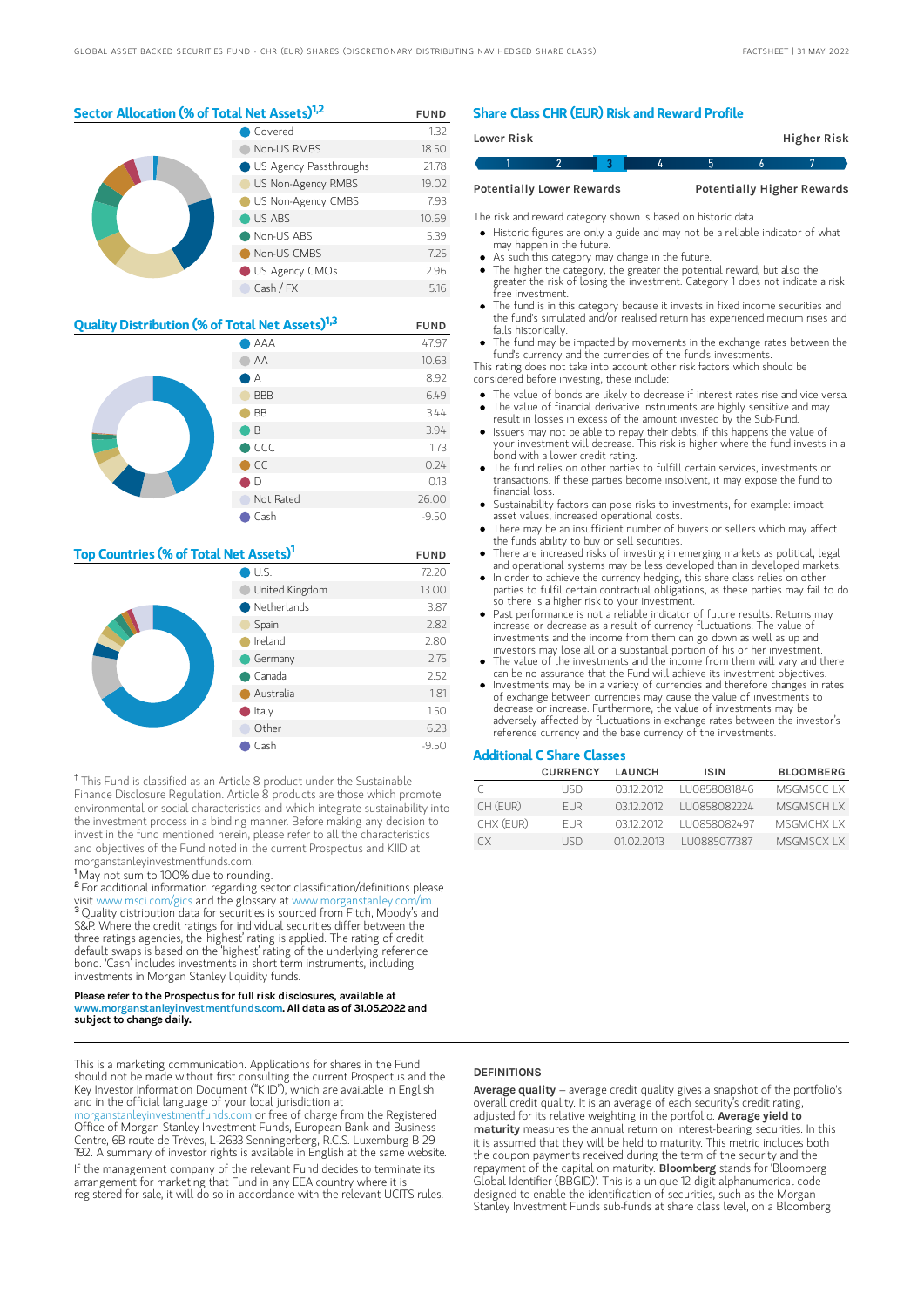Terminal. The Bloomberg Terminal, a system provided by Bloomberg L.P., enables analysts to access and analyse real-time financial market data. Each Bloomberg code starts with the same BBG prefix, followed by nine further characters that we list here in this guide for each share class of each fund. Cash & Equivalents are defined as the value of assets that can be converted into cash immediately. These include commercial paper, open FX transactions, Treasury bills and other short-term instruments. Such instruments are considered cash equivalents because they are deemed liquid and not subject to significant risk of changes in values. Duration is a measure of the sensitivity of the price (the value of principal) of a fixedincome investment to a change in interest rates. Duration is expressed as a number of years. Rising interest rates mean falling bond prices, while declining interest rates mean rising bond prices. ISIN is the international securities identification number (ISIN), a 12 digit code consisting of numbers and letters that distinctly identifies securities. NAV is the Net Asset Value per share of the Fund (NAV), which represents the value of the assets of a fund less its liabilities.

#### INDEX INFORMATION

The Bloomberg U.S. Mortgage Backed Securities (MBS) Index: tracks agency mortgage backed pass-through securities (both fixed-rate and hybrid ARM) guaranteed by Ginnie Mae (GNMA), Fannie Mae (FNMA), and Freddie Mac (FHLMC). The index is constructed by grouping individual TBAdeliverable MBS pools into aggregates or generics based on program, coupon and vintage. The index is unmanaged and does not include any expenses, fees or sales charges. It is not possible to invest directly in an index.

"Bloomberg®" and the Bloomberg Index/Indices used are service marks of Bloomberg Finance L.P. and its affiliates, and have been licensed for use for certain purposes by Morgan Stanley Investment Management (MSIM). Bloomberg is not affiliated with MSIM, does not approve, endorse, review, or recommend any product, and. does not guarantee the timeliness, accurateness, or completeness of any data or information relating to any product.

#### **DISTRIBUTION**

This communication is only intended for and will only be distributed to persons resident in jurisdictions where such distribution or availability would not be contrary to local laws or regulations. In particular, the Shares are not for distribution to US persons.

Ireland: MSIM Fund Management (Ireland) Limited. Registered Office: The Observatory, 7-11 Sir John Rogerson's Quay, Dublin 2, D02 VC42, Ireland. Registered in Ireland as a private company limited by shares under company number 616661. MSIM Fund Management (Ireland) Limited is regulated by the Central Bank of Ireland. United Kingdom: Morgan Stanley Investment Management Limited is authorised and regulated by the Financial Conduct Authority. Registered in England. Registered No. 1981121. Registered Office: 25 Cabot Square, Canary Wharf, London E14 4QA, authorised and regulated by the Financial Conduct Authority. Dubai: Morgan Stanley Investment Management Limited (Representative Office, Unit Precinct 3-7th Floor-Unit 701 and 702, Level 7, Gate Precinct Building 3, Dubai International Financial Centre, Dubai, 506501, United Arab Emirates. Telephone: +97 (0)14 709 7158). Italy: MSIM Fund Management (Ireland)Limited, Milan Branch (Sede Secondaria di Milano) is a branch of MSIM Fund Management (Ireland) Limited, a company registered in Ireland, regulated by the Central Bank of Ireland and whose registered office is at The Observatory, 7-11 Sir John Rogerson's Quay, Dublin 2, D02 VC42, Ireland. MSIM Fund Management (Ireland) Limited Milan Branch (Sede Secondaria di Milano) with seat in Palazzo Serbelloni Corso Venezia, 16 20121 Milano, Italy, is registered in Italy with company number and VAT<br>number 11488280964. **The Netherlands:** MSIM Fund Management (Ireland) Limited, Rembrandt Tower, 11th Floor Amstelplein 1 1096HA, Netherlands. Telephone: 31 2-0462-1300. Morgan Stanley Investment Management is a branch office of MSIM Fund Management (Ireland) Limited. MSIM Fund Management (Ireland) Limited is regulated by the<br>Central Bank of Ireland. **France:** MSIM Fund Management (Ireland) Limited, Paris Branch is a branch of MSIM Fund Management (Ireland) Limited, a company registered in Ireland, regulated by the Central Bank of Ireland and whose registered office is at The Observatory, 7-11 Sir John Rogerson's Quay, Dublin 2, D02 VC42, Ireland. MSIM Fund Management (Ireland) Limited Paris Branch with seat at 61 rue de Monceau 75008 Paris, France, is registered in France with company number 890 071 863 RCS. Spain: MSIM Fund Management (Ireland) Limited, Sucursal en España is a branch of MSIM Fund Management (Ireland) Limited, a company registered in Ireland, regulated by the Central Bank of Ireland and whose registered office is at The Observatory, 7-11 Sir John Rogerson's Quay, Dublin 2, D02 VC42, Ireland. MSIM Fund Management (Ireland) Limited, Sucursal en España with seat in Calle Serrano 55, 28006, Madrid, Spain, is registered in Spain with tax identification number W0058820B. Switzerland: Morgan Stanley & Co. International plc, London, Zurich Branch Authorised and regulated by the Eidgenössische Finanzmarktaufsicht ("FINMA"). Registered with the Register of Commerce Zurich CHE-115.415.770. Registered Office:

Beethovenstrasse 33, 8002 Zurich, Switzerland, Telephone +41 (0) 44 588 1000. Facsimile Fax: +41(0) 44 588 1074.

Australia: This publication is disseminated in Australia by Morgan Stanley Investment Management (Australia) Pty Limited ACN: 122040037, AFSL No. 314182, which accepts responsibility for its contents. This publication, and any access to it, is intended only for "wholesale clients" within the meaning of the Australian Corporations Act. Hong Kong: This document has been issued by Morgan Stanley Asia Limited for use in Hong Kong and shall only be made available to "professional investors" as defined under the Securities and Futures Ordinance of Hong Kong (Cap 571). The contents of this document have not been reviewed nor approved by any regulatory authority including the Securities and Futures Commission in Hong Kong. Accordingly, save where an exemption is available under the relevant law, this document shall not be issued, circulated, distributed, directed at, or made available to, the public in Hong Kong. Singapore: This publication should not be considered to be the subject of an invitation for subscription or purchase, whether directly or indirectly, to the public or any member of the public in Singapore other than (i) to an institutional investor under section 304 of the Securities and Futures Act, Chapter 289 of Singapore ("SFA"), (ii) to a "relevant person" (which includes an accredited investor) pursuant to section 305 of the SFA, and such distribution is in accordance with the conditions specified in section 305 of the SFA; or (iii) otherwise pursuant to, and in accordance with the conditions of, any other applicable provision of the SFA. In particular, for investment funds that are not authorized or recognized by the MAS, units in such funds are not allowed to be offered to the retail public; any written material issued to persons as aforementioned in connection with an offer is not a prospectus as defined in the SFA and, accordingly, statutory liability under the SFA in relation to the content of prospectuses does not apply, and investors should consider carefully whether the investment is suitable for them. This publication has not been reviewed by the Monetary Authority of Singapore.

Chile: Neither the Fund nor the interests in the Fund are registered in the Registry of Offshore Securities (el Registro de Valores Extranjeros) or subject to the supervision of the Commission for the Financial Market (la Comisión para el Mercado Financiero). This document and other offering materials relating to the offer of the interests in the Fund do not constitute a public offer of, or an invitation to subscribe for or purchase, the Fund interests in the Republic of Chile, other than to individually identified purchasers pursuant to a private offering within the meaning of Article 4 of the Chilean Securities Act (la Ley del Mercado de Valores) (an offer that is not "addressed to the public at large or to a certain sector or specific group of the public").

Peru: The interests in the Fund have not been and will not be registered in Peru under Decreto Legislativo 862: Ley de Fondos de Inversión y sus Sociedades Administradoras or under Decreto Legislativo 861: Ley del Mercado de Valores (the "Securities Market Law"), and are being offered to institutional investors only (as defined in article 8 of the Securities Market Law) pursuant to a private placement, according to article 5 of the Securities Market Law. The interests in the Fund have not been registered in the securities market public registry (Registro Público del Mercado de Valores) maintained by, and the offering of the Fund interests in Peru is not subject to the supervision of, the Superintendencia del Mercado de Valores. Any transfers of the Fund interests shall be subject to the limitations contained in the Securities Market Law and the regulations issued thereunder.

#### IMPORTANT INFORMATION

EMEA: This marketing communication has been issued by MSIM Fund Management (Ireland) Limited. MSIM Fund Management (Ireland) Limited is regulated by the Central Bank of Ireland. MSIM Fund Management (Ireland) Limited is incorporated in Ireland as a private company limited by shares with company registration number 616661 and has its registered address at The Observatory, 7-11 Sir John Rogerson's Quay, Dublin 2, D02 VC42, Ireland.

This document contains information relating to the sub-fund ("Fund") of Morgan Stanley Investment Funds, a Luxembourg domiciled Société d'Investissement à Capital Variable. Morgan Stanley Investment Funds (the "Company") is registered in the Grand Duchy of Luxembourg as an undertaking for collective investment pursuant to Part 1 of the Law of 17th December 2010, as amended. The Company is an Undertaking for Collective Investment in Transferable Securities ("UCITS").

Applications for shares in the Fund should not be made without first consulting the current Prospectus, Key Investor Information Document ("KIID"), Annual Report and Semi-Annual Report ("Offering Documents"), or other documents available in your local jurisdiction which is available free of charge from the Registered Office: European Bank and Business Centre, 6B route de Trèves, L-2633 Senningerberg, R.C.S. Luxemburg B 29 192. In addition, all Italian investors should refer to the 'Extended Application Form', and all Hong Kong investors should refer to the 'Additional Information for Hong Kong Investors' section, outlined within the Prospectus. Copies of the Prospectus, KIID, the Articles of Incorporation and